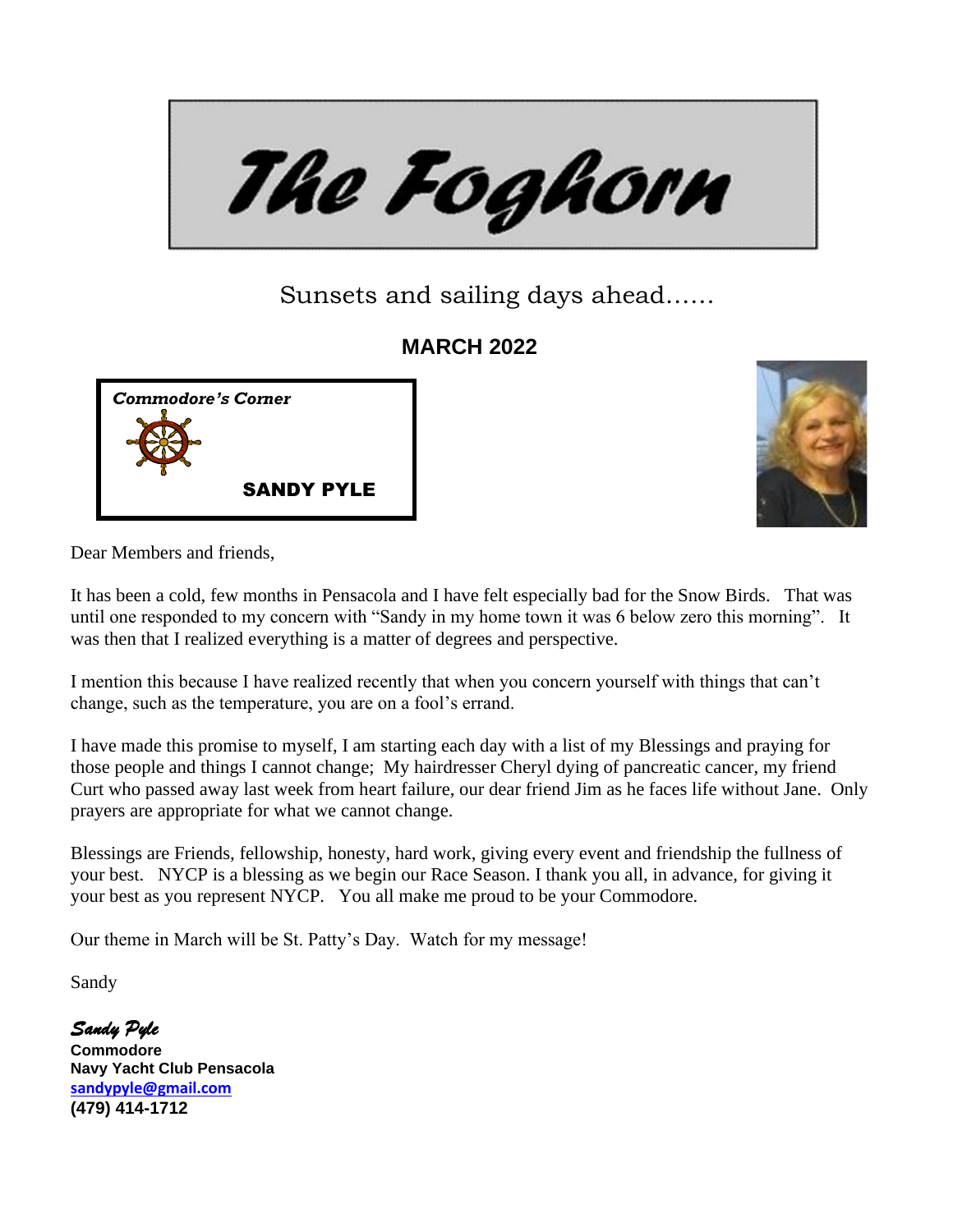## **Vice's Verses**



## MIA OTTESEN



#### Fellow Sailors,

Please pull out your calendars and sign up to help on the Race Committee with upcoming races. You don't need any experience. You'll be taught what you need to know. Race Committee is a fun, social event in itself. Also, we are recruiting women who would like to learn to race and be on a boat for

the Women's Trilogy races coming up this Summer. Please contact me if you are interested and we can learn together.

### *Mia Ottesen* **2022 Vice Commodore [fiveottesens@gmail.com](mailto:fiveottesens@gmail.com) (719) 237-7797**



Welcome to the Navy Yacht Club Pensacola. As an all-Volunteer organization we look forward to your becoming directly involved in many of the activities and events conducted by NYCP. It is the interest in and commitment to the avenues of service that makes the administration and operation of the Club successful. We look forward to an exciting year and the success of our membership becoming personally involved with their time and talents. We appreciate your interest and willingness to make a commitment especially in the following areas of activity: Social, Sailing, Communications and Site Management Sincerely,

 *The 2022 Navy Yacht Club Bridge Officers*

#### **2022 Maxine Sansom Championship Series**  *3-5-2022 3-19-2022 3-26-2022*









Hello All,

## **STEVE BOOMER**



Are you are interested in being trained to help with our regattas and any of our other yachting activities that will be coming up in 2022? Please, let us know, we would love to have you help out. There is always something fun to do!

*Steve Boomer* **2022 Rear Commodore [steve.boomer@gmail.com](mailto:steve.boomer@gmail.com)**



**"Racing News" – Mark Smith**



Hello All, Happy Spring Everyone! Our first race of the year is THIS Saturday, March 5. All those interested in participating on the Race Committee, please contact me. We look forward to seeing

everyone Thursday night at the General Membership Meeting and at the Skippers Meeting, Friday, at 1800 (6:00) at the Oar House

*Mark Smith* 

**2022 Fleet Captain [nacra20](mailto:nacra20onedesign@gmail.com)[@cox.net](mailto:nacra20onedesign@gmail.com) (850) 291-2545**

## **2022 NYCP Racing Calendar –**

- *Mar 5* **– CC#1/Maxine #1 (Bay Champ #3)**
- *April 9&10* **– CC#2 (Bay Champ#6)/Sea Buoy**
- *June 11&12* **– 59 th Annual Navy Cup**
- *July 16* **– 42 nd Bikini Regatta**
- *Sept 10* **– CC#3 (Bay Champ #10)**
- *Oct 15* **– CC#4 (Bay Champ #11)**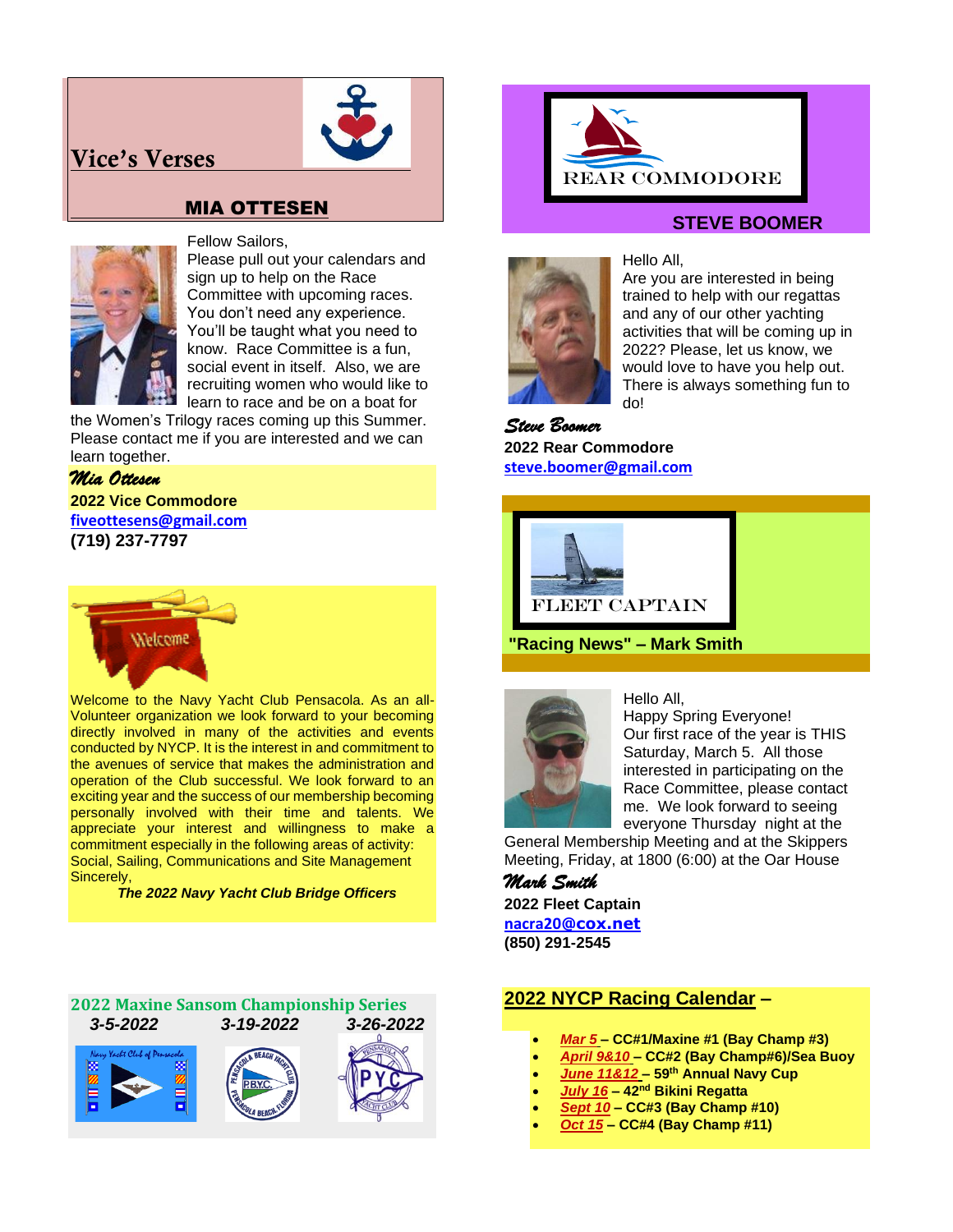**\* Ladies Sailing Trilogy Race Series – 2022 - Plus Additional Ladies Racing / Boating Events June 4 – Fleur de Lis – SYC, NOYC, LPWSA July 16th - Bikini Regatta – Navy Yacht Club July 23 rd – 24 th – Race for the Roses / GYA Women's PHRF Championship –Pensacola Beach Yacht Club Aug 6th – Fast Women – Point Yacht Club Aug 13-14 – Knost Regatta – PCYC (Women's Flying Scot) Aug 20 – Pam Sintes – NOYC Sep 25 – Coco Seemann - SYC Oct 8 – Pink Ribbon – SYC-LPWSA Oct 8 – Mermaid Regatta - HYC**

## **Navy Flying Scot Sailing**



crews or just would like to go for a sail in our club boat – the Flying Scot - let us know and we will work out a time with you and be happy to help with any instructions necessary for you to enjoy our club boat along with this beautiful place, we call home. The Flying Scot is a classic boat that never goes out of style.





 Looking to Crew on a boat – Or Boat Owners - do you need Crew to sail...check out the Navy Yacht Club website at [www.navypnsyc.org](http://www.navypnsyc.org/)  and sign up on the "Crew" Link posted. A Crew List of wants and needs will be compiled and made available.



 *The Social Committee helps with Membership meetings, Regattas and Special Events. Here is a list of some of our events in 2022:*

#### WAVE Day on the Bay - *Kathy Champagne*





 *August 27, 2022 – W.A.V.E. Day on the Bay*



Hello All, If you are new members to the club - we would like to welcome, you. We look forward to seeing you at our future meetings. If you bring any new friends with you to

the meeting be sure to let us know so we can introduce you or your friends to our membersyou never know who may want to join our ranks and become the newest Navy Yacht Club member.

*Iva Prosser* **2022 Miss Hospitality [ivaprosser@gmail.com](mailto:ivaprosser@gmail.com) (850) 485-5533**





Hello All, On behalf of the Commodore and Bridge Officers of Navy Yacht Club Pensacola, thank you for your membership and interest in the club. The Bridge has extended payment of annual dues to April 1st. You may make payment by

mailing your check to the address below. If payment is not received by April 1st, your membership may be suspended.

If you have friends or family that may be interested in joining NYCP, please have them email or call me and I will walk them through the membership process.

Thank you, Libby Day 2022 NYCP Membership Director 850-292-9856 [libbyday20@gmail.com](mailto:libbyday20@gmail.com)

#### **P.S. If you would like to pay your dues bi-**

**annually** you can also call me for arrangements. Also, if your phone number has changed, please let me know so I can update that information on our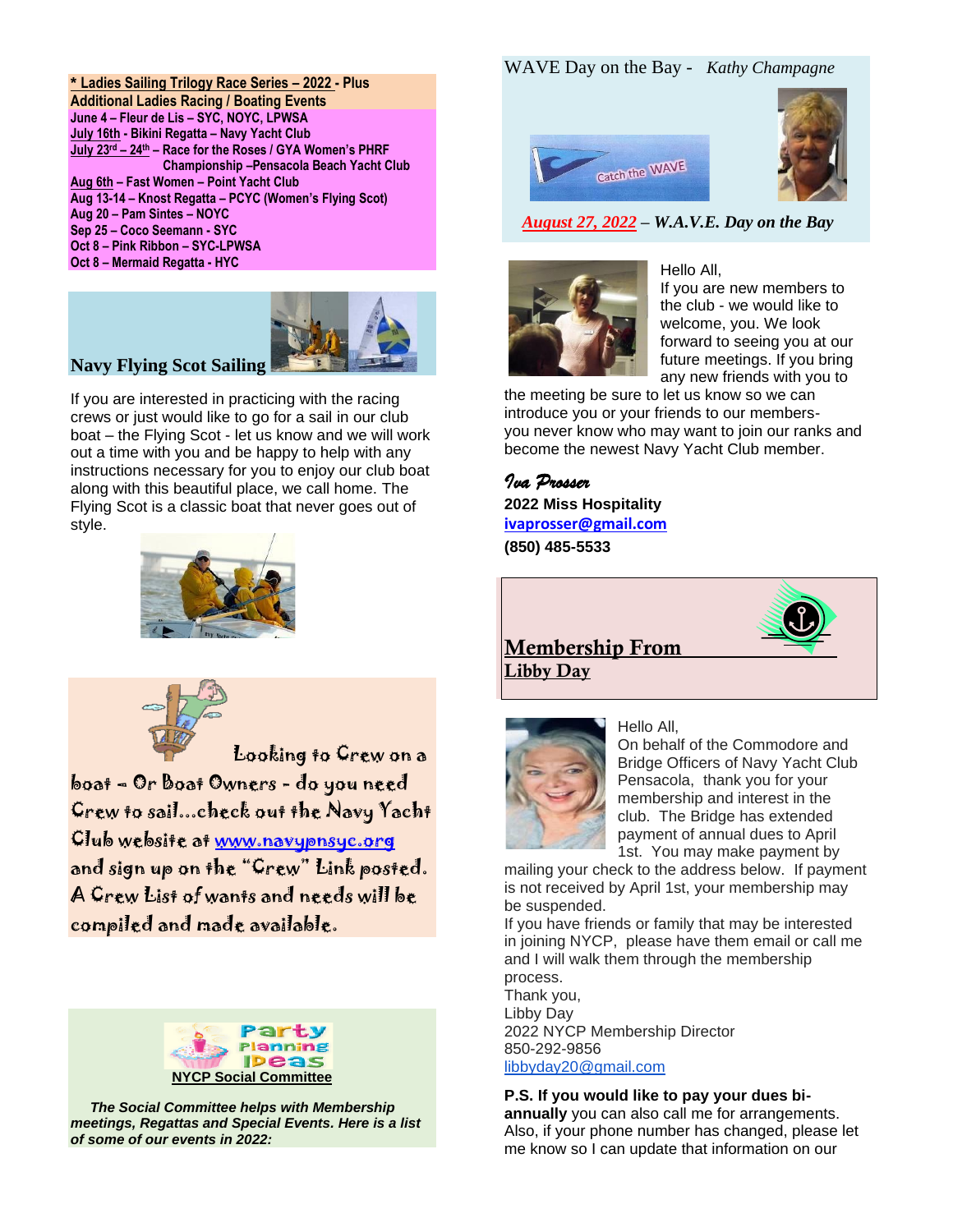Membership Roster. If you requested a name badge or membership card, please do not forget to check in with me to pick up your items.





#### **Hello Navy Yacht Club,**

We use the Square for debit card charges for meal payments and bar donations at our membership meetings as well as ship store purchases with great success. Let me know if you have any questions regarding this type of

payment. Please contact me at: [wyatt.da.mcallister@gmail.com](mailto:wyatt.da.mcallister@gmail.com) for any club related issues.

#### *Wyatt McAllister*

**2022 NYCP Treasurer [wyatt.da.mcallister@gmail.com](mailto:wyatt.da.mcallister@gmail.com)**

#### From the Webmaster



**Richard Smith** 



Check out the photos from the Navy Yacht Club activities throughout the year. If you have a picture to submit …be sure to let us know.

Whether you download photos or any other files, you need to be sure you save them to your

computer so you can print them, or just view them when you have the time. But remember, computers do crash, and it may happen to you. When they do crash there goes all those important photos or documents. To ensure you do not lose any valuable files, make sure you back them up regularly to the cloud, or to an external hard drive. A one or a two Terra Byte hard drive can be purchased for fewer than one hundred dollars and set up to automatically back up your files on a regular basis. It is money well spent, especially if it saves those pictures and documents that are so important to you.

## *Richard Smith*

**2022 Website and Newsletter Director [rps2949@att.net](mailto:rps2949@att.net)  (850) 453-1994**

**Who else in our Navy Yacht Club family has an interesting moment in history here on the Pensacola Naval Air Station?**



## **NYCP -** Historical Archivtes

**From the Historian – Scott Shoemaker**

### **2021 marks 90 Years of Navy Yacht Club HISTORY and the 58 th Annual Navy Cup**



Hello All,

If you have any old photos of the Navy Yacht Club or any of the club's past activities or our current activities, please be sure to contact myself or any member of the yacht club board or send them to the

Foghorn for archiving. If you take any new photos, please send us a copy or if anyone has any hardcopy photos, print media, or other content to be archived, I have scanning capabilities so will accept the materials and return them the next membership meeting. - We are planning a special presentation for the end of the year and your photos will help make the celebration significant.

Thanks for your help in keeping our history alive.

*Scott Shoemaker* **2022 Historical Archives Director [scotty@ratherbsailing.net](mailto:scotty@ratherbsailing.net)**

**We have been entrusted with a rich legacy, for which we should feel honored to protect.**





**Navy Yacht Club Pensacola P. O. Box 4422 Pensacola, FL 32507**